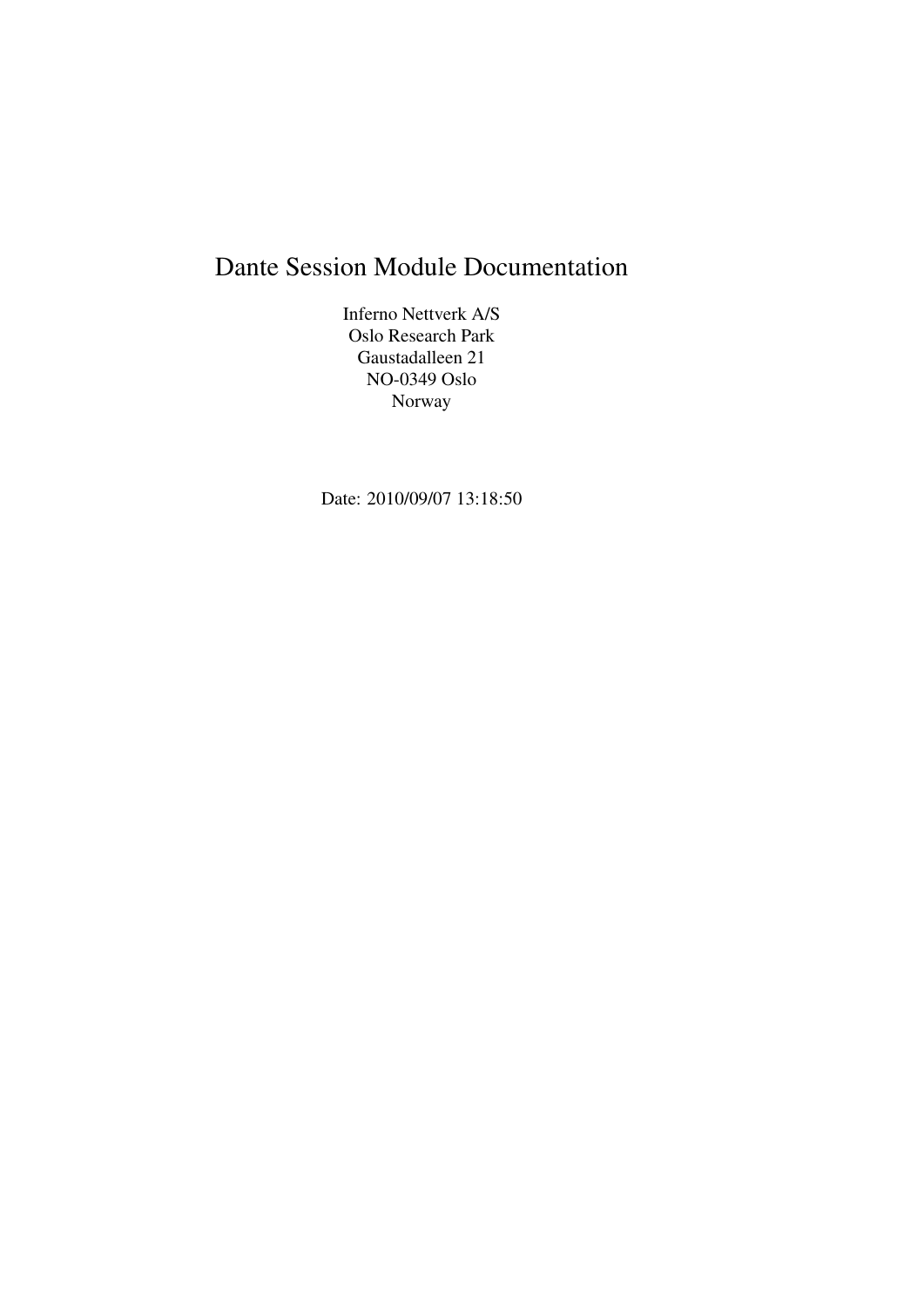#### 1 Description

The session module makes it possible to set an upper limit on the number of simultaneous connections users will be allowed to create. The *Dante* server distributes the available sessions on a first come, first served basis.

This module can be used to e.g., limit the number of sessions going to certain servers. When the session limit has been reached, future clients will not be able to create new sessions until some of the existing sessions have ended.

The *Dante* server first accepts any connection in order determine the IP-address and other credentials of the client, and then immediately closes connections for which a matching session-limit has been reached.

Clients may re-try again later, and if one of the old clients has finished in the meantime, the new client will be granted access.

## 2 Syntax

The syntax is as follows:

```
maxsessions: <sessions>
sessions is the maximum number of sessions that can be active at any time.
```
## 3 Semantics

The maxsessions statement is typically used as a part of the *socks-rules*, but it can also be used in *client-rules*. See *sockd.conf(5)* for more information about the different rule types.

### 4 Examples

This section gives some examples on how the module can be used.

#### 4.1 Limiting the number of negotiating clients

The rule below shows how to limit to ten the number of clients on the 10.0.0.0/24 network that can be in the SOCKS protocol negotiation phase at any time.

```
client-pass {
   from: 10.0.0.0/24 to: 0.0.0.0/0
   maxsessions: 10
}
```
Note that since this is a client-rule, it only limits the clients while they are doing SOCKS protocol negotiation. It enforces no limitations on the number of clients active after the negotiation has completed.